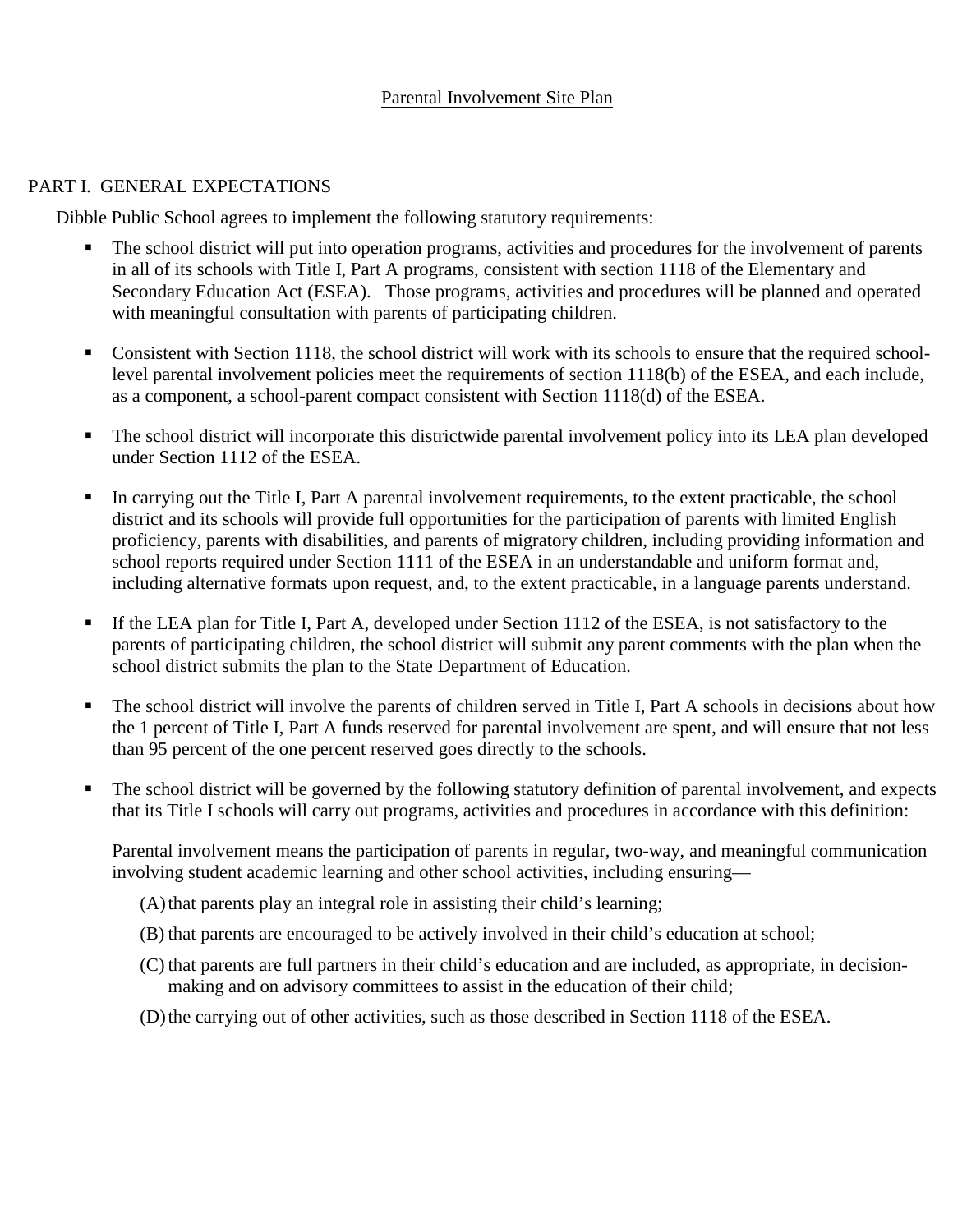#### Page 44

## PART II. DESCRIPTION OF HOW DISTRICT WILL IMPLEMENT REQUIRED DISTRICTWIDE PARENTAL INVOLVEMENT POLICY COMPONENTS

NOTE: The Districtwide Parental Involvement Policy must include a description of how the district will implement or accomplish each of the following components. [Section 1118(a)(2), ESEA.] This is a "sample template" as there is no required format for these descriptions. However, regardless of the format the district chooses to use, a description of each of the following components below must be included in order to satisfy statutory requirements.

1. Dibble Public School will take the following actions to involve parents in the joint development of its districtwide parental involvement plan under Section 1112 of the ESEA:

--At a meeting in conjunction with "Meet Your Teacher Night", the administration will review and potentially revise the policy.

2. Dibble Public School will take the following actions to involve parents in the process of school review and improvement under Section 1116 of the ESEA:

 --The district will include parent representatives on each of the four "School Improvement" elements addressed each year. The School Improvement elements used are the elements formerly used for Blue Ribbon School Criteria.

3. Dibble Public School will provide the following necessary coordination, technical assistance, and other support to assist Title I, Part A schools in planning and implementing effective parental involvement activities to improve student academic achievement and school performance:

--The district will designate personnel as "School-Parent Liasion" to direct these activities.

4. Dibble Public School will coordinate and integrate parental involvement strategies in Part A with parental involvement strategies under the following other programs:

--The district will coordinate with the local Head Start Agency.

5. Dibble Public School will take the following actions to conduct, with the involvement of parents, an annual evaluation of the content and effectiveness of this parental involvement policy in improving the quality of its Title I, Part A schools. The evaluation will include identifying barriers to greater participation by parents in parental involvement activities (with particular attention to parents who are economically disadvantaged, are disabled, have limited English proficiency, have limited literacy, or are of any racial or ethnic minority background). The school district will use the findings of the evaluation about its parental involvement policy and activities to design strategies for more effective parental involvement, and to revise, if necessary (and with the involvement of parents) its parental involvement policies.

--At a meeting in conjunction with "Meet Your Teacher Night", the administration will review and potentially revise the policy